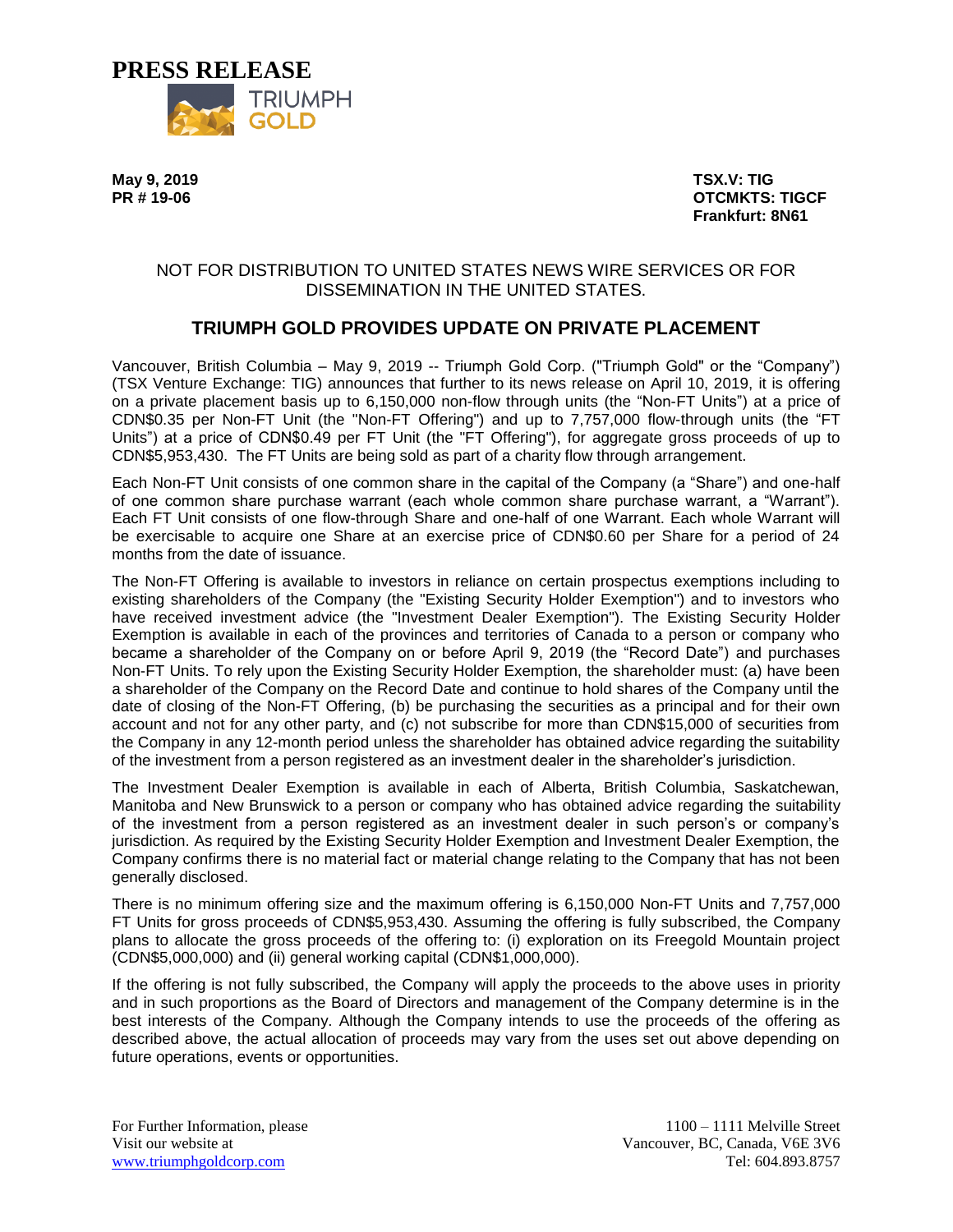**PRESS RELEASE**



If the offering is oversubscribed, unless the Company determines to increase the maximum gross proceeds of the offering and receives approval from the TSX Venture Exchange for such increase, the Company will allocate the units issued under the offering to those subscribers whose subscriptions were first received by the Company. A subscription will be deemed to be received when a completed subscription agreement together with payment of the subscription amount has been received by the Company.

Certain insiders of the Company may acquire units in the offering. Any participation by insiders in the offering would constitute a "related party transaction" as defined under Multilateral Instrument 61-101 *Protection of Minority Security Holders in Special Transactions* ("MI 61-101"). However, the Company expects such participation would be exempt from the formal valuation and minority shareholder approval requirements of MI 61-101 as neither the fair market value of the units subscribed for by the insiders, nor the consideration for the units paid by such insiders, would exceed 25% of the Company's market capitalization.

The Company may pay finder's fees on a portion of the offering, subject to compliance with the policies of the TSX Venture Exchange and applicable securities legislation.

Closing of the offering is subject to approval of the TSX Venture Exchange.

The securities issued under the offering, and any Shares that may be issuable on exercise of any such securities, will be subject to a statutory hold period expiring four months and one day from the date of issuance of such securities. Additional resale restrictions and legends may apply in the United States and other jurisdictions.

#### **About Triumph Gold Corp.**

Triumph Gold Corp. is a growth oriented Canadian-based precious metals exploration and development company. Triumph Gold Corp. is focused on creating value through the advancement of the district scale Freegold Mountain project in Yukon. For maps and more information, please visit our website [www.triumphgoldcorp.com](http://www.triumphgoldcorp.com/)

#### **On behalf of the Board of Directors**

**Signed** *"Paul Reynolds"* **Paul Reynolds, President & CEO**

**For further information please contact:** John Anderson, Executive Chairman Triumph Gold Corp. (604) 218-7400 [janderson@triumphgoldcorp.com](mailto:janderson@triumphgoldcorp.com)

Paul Reynolds President & CEO Triumph Gold Corp. (604) 283-0895 [preynolds@triumphgoldcorp.com](mailto:preynolds@triumphgoldcorp.com)

*Neither the TSX Venture Exchange nor its Regulation Services Provider (as that term is defined in policies of the TSX Venture Exchange) accepts responsibility for the adequacy or accuracy of this release.*

This news release does not constitute an offer to sell or a solicitation of an offer to buy any of the securities in the United States. The securities have not been and will not be registered under the *United States Securities Act of 1933*, as amended (the "*U.S. Securities Act*"), or any state securities laws and may not be offered or sold within the United States or to U.S. Persons unless registered under the *U.S. Securities Act* and applicable state securities laws or an exemption from such registration is available.

For Further Information, please 1100 – 1111 Melville Street Visit our website at Vancouver, BC, Canada, V6E 3V6 [www.triumphgoldcorp.com](http://www.triumphgoldcorp.com/) Tel: 604.893.8757